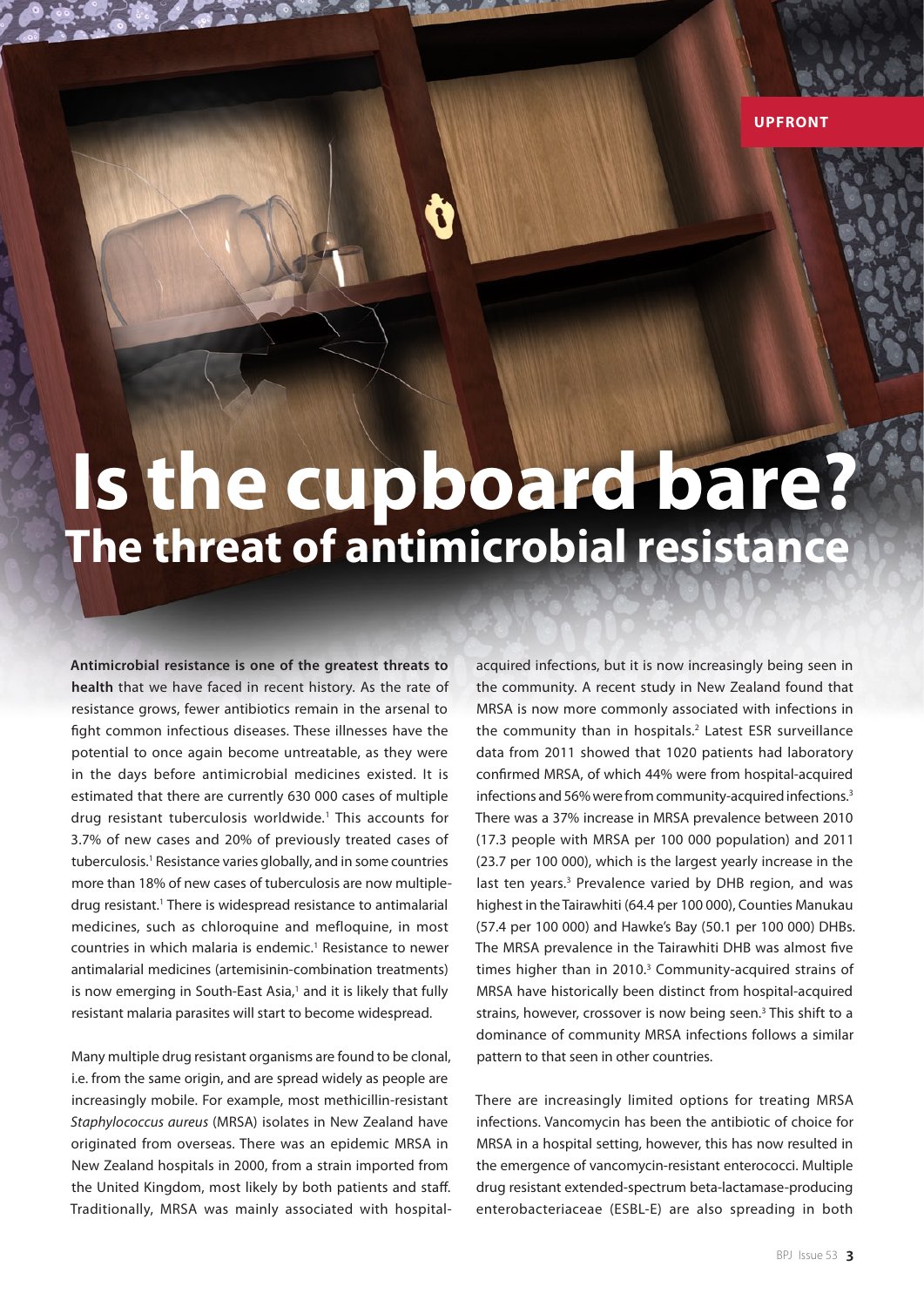## **Why should we care about antimicrobial resistance?**

According to the World Health Organisation, antimicrobial resistance poses the following threats:<sup>1</sup>

- **Standard antibiotics are often ineffective when** used to treat infections caused by resistant bacteria, resulting in prolonged illness and an increased risk of mortality
- Resistance causes the effectiveness of treatment to be reduced, increases the amount of time that a person is infectious and increases the spread of resistant microorganisms to others
- **Infections which were previously easily managed** may become untreatable and uncontrollable, as seen in the pre-antibiotic era
- The costs of treating resistant infections (to healthcare, individuals and societies) is increased due to the need to use more expensive second-line treatments, longer treatment periods and a greater need for hospital care
- Resistant infections are detrimental to the success of "modern medicine" treatments such as major surgery, chemotherapy and organ transplantation



hospitals and the community, mostly due to quinolone and cephalosporin use, and are increasingly becoming a concern.

We are down to our last line of defence (parenteral ceftriaxone) in the treatment of gonorrhoea, due to increasing resistance to oral ciprofloxacin. Latest surveillance data from ESR show that resistance to fluoroquinolones was at  $40.8\%$  in 2011.<sup>4</sup> which means that ciprofloxacin can no longer be considered an appropriate first choice antibiotic for gonorrhoea. There is considerable local variation in resistance rates, with some areas reporting an even higher resistance rate to fluoroquinolones.

**As we discard the last of the useful antibiotics, what is left in the cupboard?** The Infectious Diseases Society of America (IDSA) has called for a worldwide commitment to develop at least ten new systemic antibiotics by 2020; the  $10 \times 20$  initiative. The IDSA says that pharmaceutical research and development needs to urgently focus on new agents to fight multiple drug resistant Gram-negative bacilli infections (e.g. ESBL-E). However, at this time, many pharmaceutical companies are withdrawing from antibiotic research and development, rather than increasing resources in this area. In the five year period from 1983 – 1987, 16 new systemic antibiotics were approved in the United States, however, this has steadily declined, with only two new antibiotics approved between 2008 and 2012.5

Pharmaceutical companies are reluctant to invest in developing antibiotics because it has now become scientifically difficult to develop a new, effective and safe antibiotic, and the cost involved in this development cannot be recouped. Most antibiotics are only used for a short amount of time, and prescribers are encouraged to limit their use of these medicines. This is coupled with the fact that due to the natural process of resistance, a new antibiotic has a relatively short "life-span" before it becomes obsolete in clinical practice. All of these factors deter investment.<sup>6</sup>

There are currently seven parenteral antibiotics active against Gram-negative bacilli in advanced clinical development (Phase 2 or 3) in the United States, but not all will make it through the approval process, and not all in time for the 2020 deadline.<sup>5</sup> In addition, none of these seven medicines are active against all clinically relevant resistant Gram-negative bacilli.<sup>5</sup> Six of the seven antibiotics are being developed for the treatment of complicated urinary tract infection or intra-abdominal infection, and one for acute bacterial skin infection. There are no antibiotics currently in development in the United States for the treatment of community-acquired or hospital-acquired bacterial pneumonia or bloodstream infection, which are considered by the IDSA to be important conditions for which to find new antibacterial treatments<sup>5</sup>